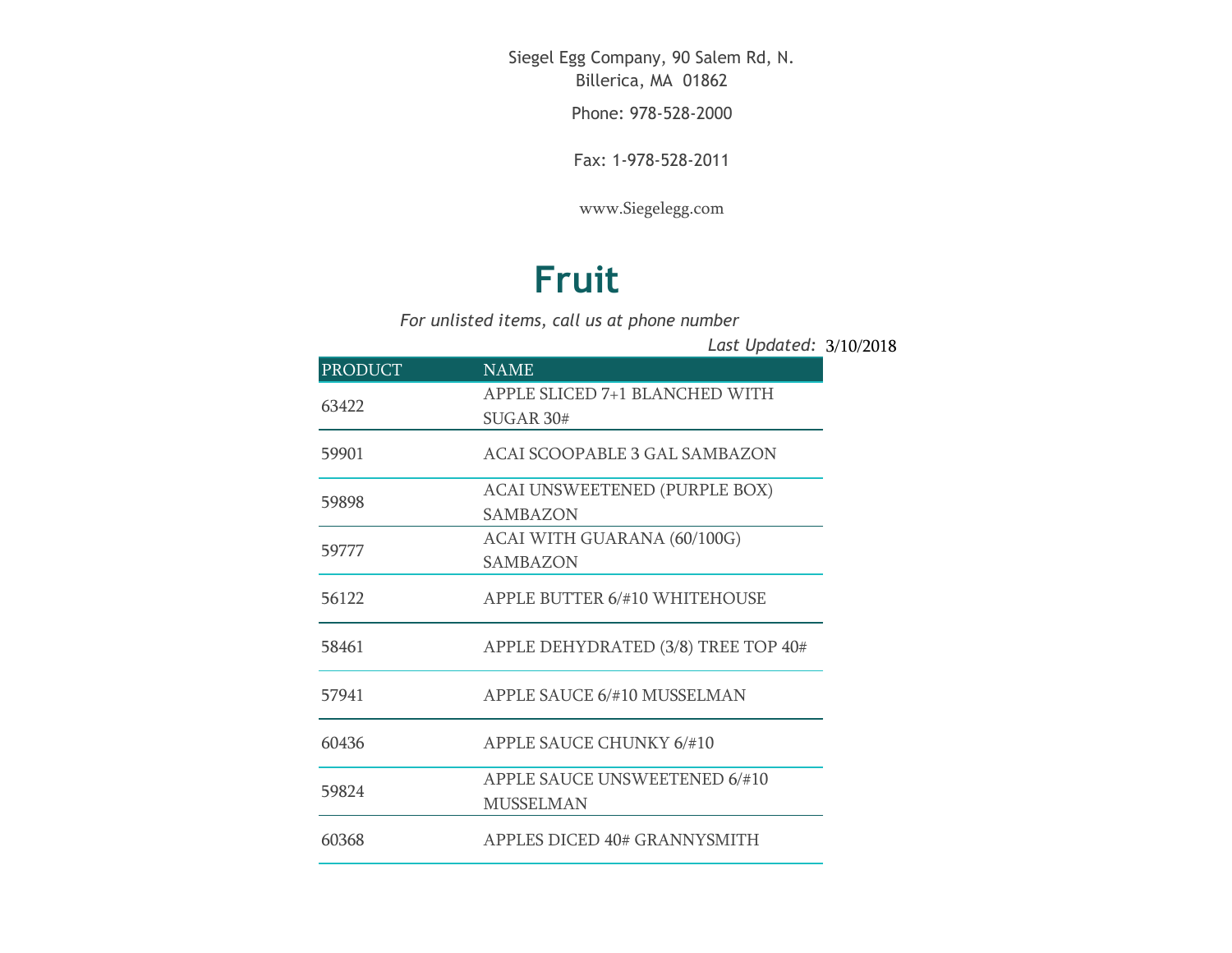| <b>PRODUCT</b> | <b>NAME</b>                                       |
|----------------|---------------------------------------------------|
| 2270           | APPLES DICED 6/#10 WATER PACK<br><b>MUSSELMAN</b> |
| 1940           | APPLES DICED IQF 1/2" 40# (NO SALT)               |
| 1942           | APPLES DICED IQF 40#                              |
| 60171          | APPLES EVAPORATED DICED 3/8"                      |
| 1939           | APPLES PEELED CORED IQF 30#                       |
| 2034           | APPLES SLICE 6/#10 WATER PACK<br><b>MUSSLEMAN</b> |
| 55648          | APPLES SLICE IN SYRUP 6/#10<br><b>MUSSELMAN</b>   |
| 63483          | APPLES SLICED 7+1 30#                             |
| 1933           | APPLES SLICED IQF 40#                             |
| 58541          | APPLES WHOLE 6/#10                                |
| 57259          | APRICOT HALVES UNP. L.S. 6/#10                    |
| 60440          | <b>APRICOTS DRIED 28#</b>                         |
| 59735          | APRICOTS IQF 30#                                  |
| 60610          | APRICOTS IQF SLICED 30#                           |
| 63167          | <b>BANANAS CHUNKED 22#</b>                        |
| 63076          | BANANAS IQF SLICED 22.12#                         |
| 58452          | <b>BANANAS SLICED IQF 20#</b>                     |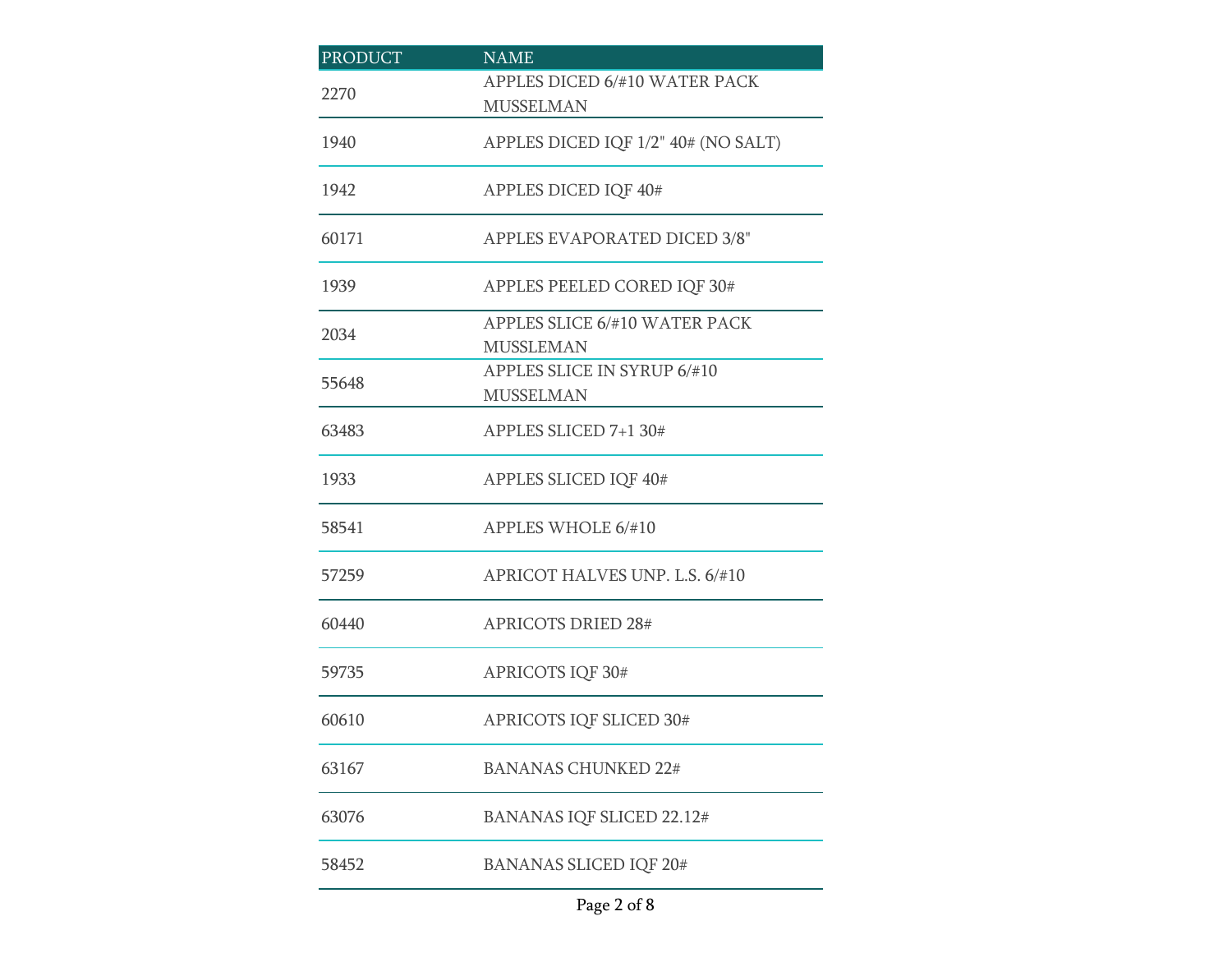| PRODUCT | $NA\overline{ME}$                                                |
|---------|------------------------------------------------------------------|
| 1954    | <b>BLACKBERRIES 30#</b>                                          |
| 63366   | <b>BLUEBERRIES CULT 30# MICHIGAN</b>                             |
| 60156   | <b>BLUEBERRIES CULTIVATED 30# GEORGIA</b><br><b>FARMER JOHNS</b> |
| 63094   | <b>BLUEBERRIES CULTIVATED 30# GEORGIA</b><br><b>PETERSON</b>     |
| 63476   | <b>BLUEBERRIES CULTIVATED 30#</b><br><b>IMPORTED</b>             |
| 60661   | <b>BLUEBERRIES CULTIVATED 30# NC</b><br><b>BARNES</b>            |
| 59391   | <b>BLUEBERRIES DRIED 25#</b>                                     |
| 59756   | <b>BLUEBERRIES WILD 30# MAINE ALLEN</b>                          |
| 56443   | <b>BLUEBERRIES WILD 30# MAINE OXFORD</b>                         |
| 1963    | <b>BLUEBERRIES WILD 30# WYMAN</b><br>*SPECIAL ORDER*             |
| 56021   | <b>BOYSENBERRIES IQF</b>                                         |
| 57814   | <b>CHERRIES 40# IQF</b>                                          |
| 1975    | <b>CHERRIES BUCKET</b>                                           |
| 58233   | <b>CHERRIES DARK SWEET 6/#10 CS</b>                              |
| 59390   | <b>CHERRIES DRIED 20#</b>                                        |
| 59212   | <b>CHERRIES GLAZED GREEN 10#</b>                                 |
| 59978   | <b>CHERRIES GLAZED HALVES 30#</b>                                |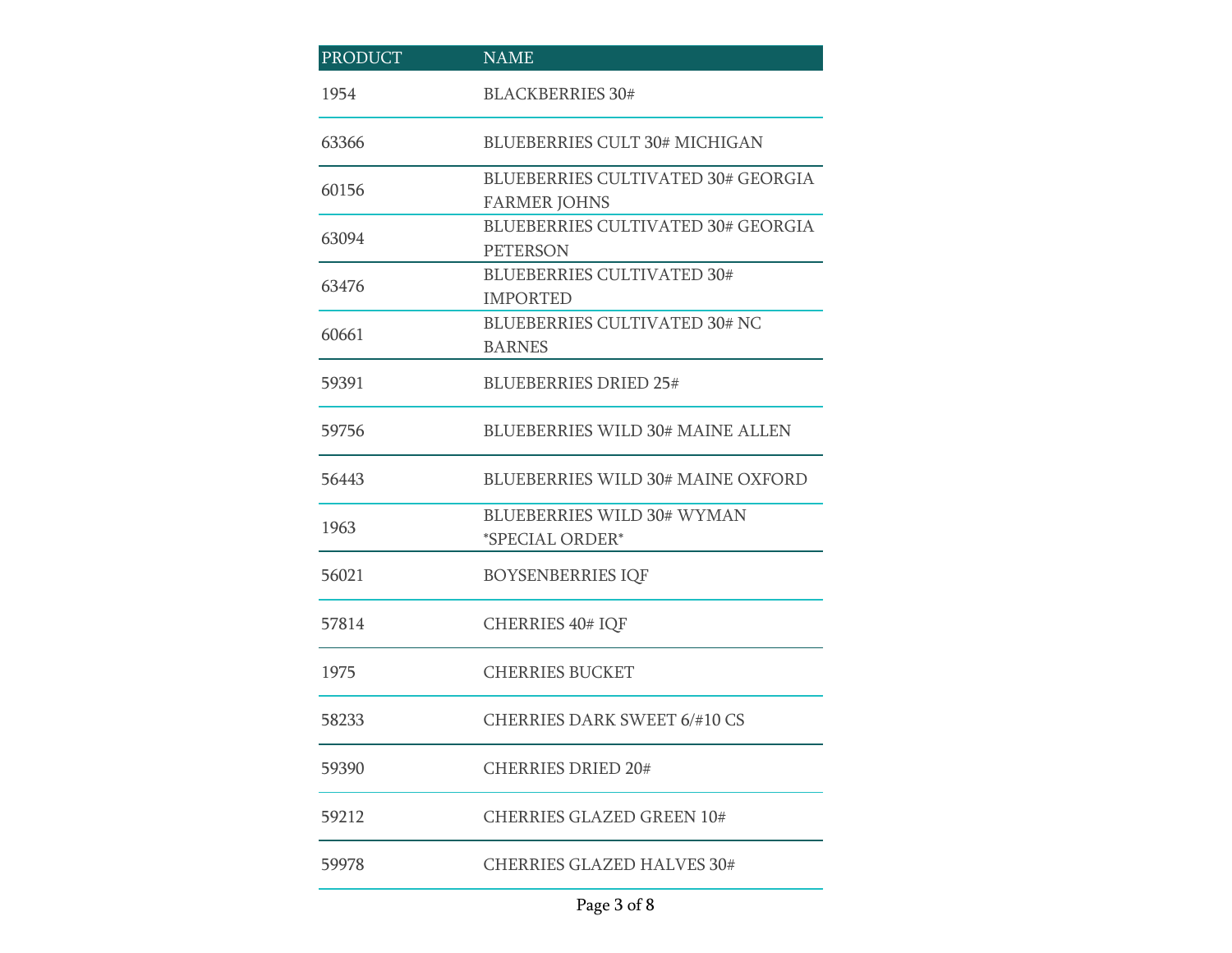| <b>PRODUCT</b> | <b>NAME</b>                                                  |
|----------------|--------------------------------------------------------------|
| 60649          | CHERRIES MARACHINO HALVES 4/1G                               |
| 58768          | <b>CHERRIES MARASCHINO 4/1GAL NO</b><br><b>STEM</b>          |
| 60635          | <b>CHERRIES MARASCHINO 4/1GAL WITH</b><br><b>STEM</b>        |
| 60764          | <b>CHERRIES RED GLAZED 10#</b>                               |
| 58138          | <b>CHERRIES RED GLAZED 30#</b>                               |
| 58097          | <b>COCONUT SWEET FLAKE 10#</b>                               |
| 58405          | <b>COCONUT SWEET FLAKE 25#</b>                               |
| 63453          | <b>COCONUT UNSWEETENED FLAKE 25#</b>                         |
| 60693          | <b>CRANBERRIES DICED SWEETENED DRIED</b><br>25# DECAS        |
| 1978           | <b>CRANBERRIES SLICED 20#</b>                                |
| 2207           | <b>CRANBERRIES SWEETENED DRIED 25#</b><br><b>ATOKA</b>       |
| 62344          | <b>CRANBERRIES SWEETENED DRIED 25#</b><br><b>DECAS</b>       |
| 62343          | <b>CRANBERRIES SWEETENED DRIED 25#</b><br><b>OCEAN SPRAY</b> |
| 1981           | <b>CRANBERRIES WHOLE 40# OCEAN SPRAY</b>                     |
| 56268          | <b>CURRANTS 30#</b>                                          |
| 57965          | <b>CURRANTS RED IQF 22#</b>                                  |
| 55850          | <b>CURRANTS RED IQF 30#</b>                                  |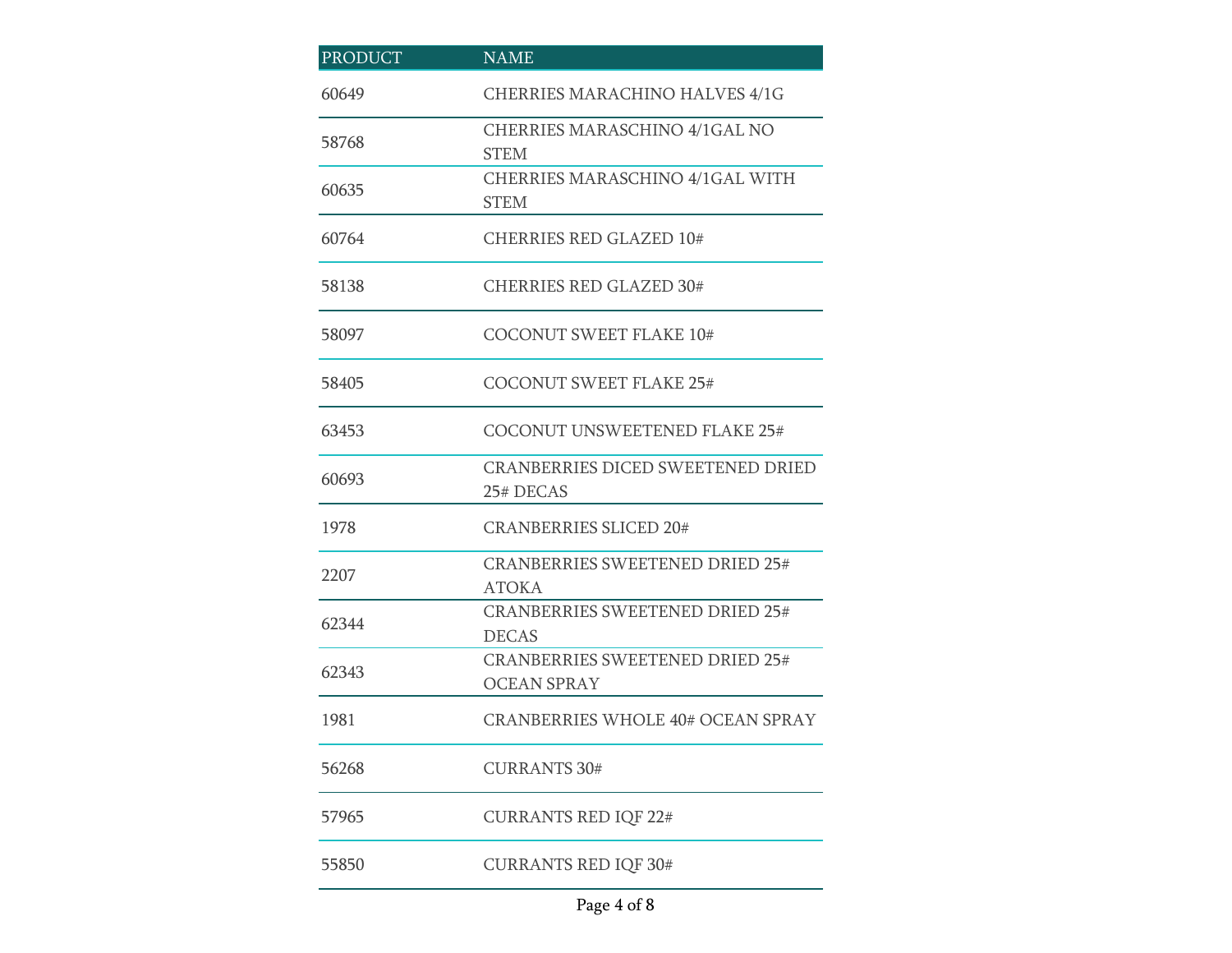| <b>PRODUCT</b> | <b>NAME</b>                       |
|----------------|-----------------------------------|
| 60064          | DATE PITTED NATURAL 22.12#        |
| 58764          | DRY CRANBERRIES BLUEBERRY INFUSED |
| 58777          | DRY CRANBERRIES RASPBERRY INFUSED |
| 62173          | KIWI IQF SLICED 22#               |
| 60476          | <b>LEMON PEEL FROZEN 33#</b>      |
| 56393          | MANGOS IQF 30#                    |
| 56314          | <b>ORANGE PEEL FROZEN 33#</b>     |
| 63098          | <b>ORANGE PULP 30#</b>            |
| 2178           | <b>ORANGES MANDARIN 6/#10</b>     |
| 56401          | PAPAYA 30#                        |
| 58882          | PEACHES DICED 6/#10               |
| 2239           | PEACHES DICED IQF 22#             |
| 57332          | PEACHES HALVES 6/#10              |
| 63316          | PEACHES IQF SLICED 30#            |
| 1984           | PEACHES IQF SLICED 40#            |
| 62983          | PEACHES IQF SLICED IMPORTED 40#   |
| 58272          | PEACHES SLICED 6/#10              |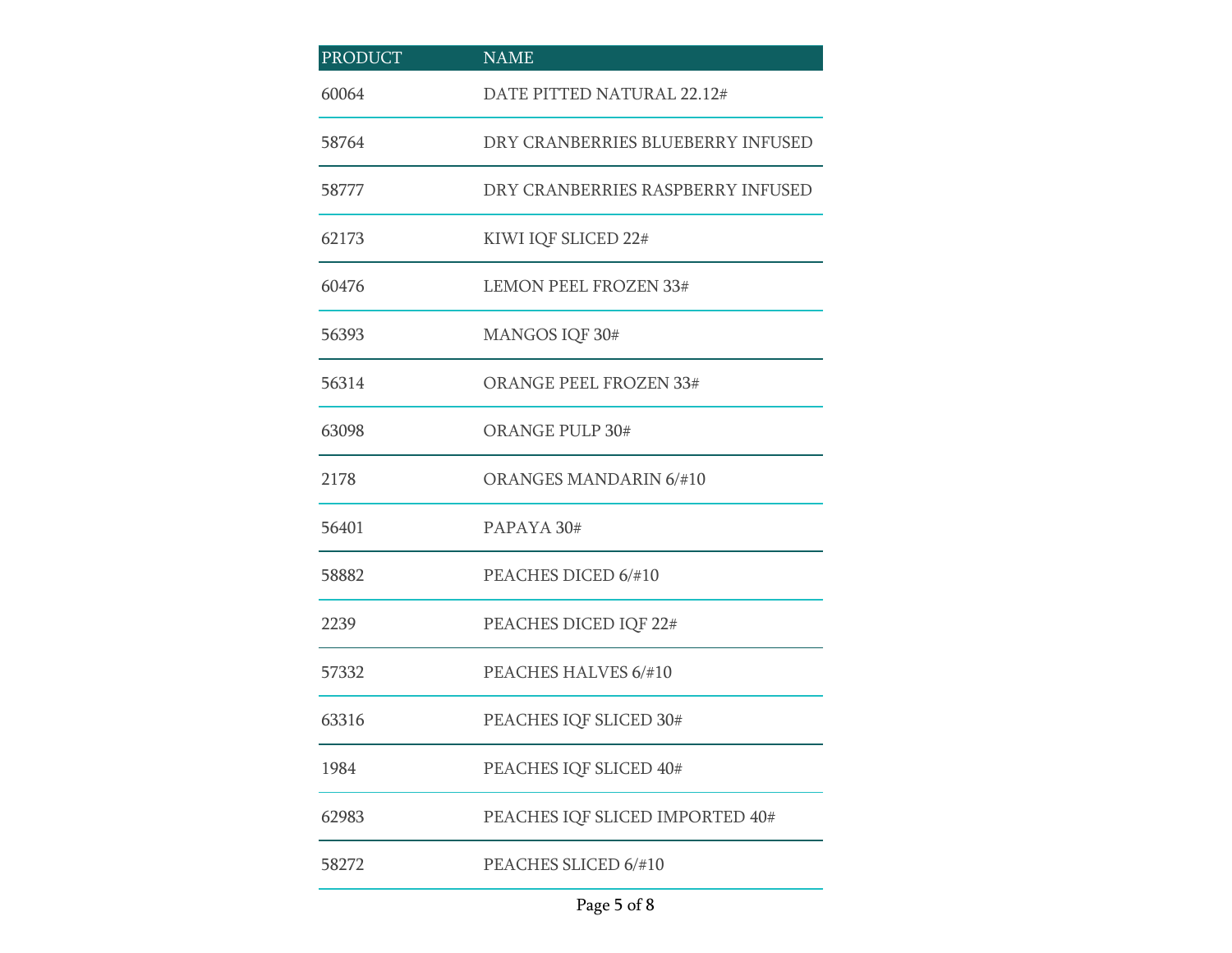| <b>PRODUCT</b> | <b>NAME</b>                                    |
|----------------|------------------------------------------------|
| 57331          | PEAR HALVES 6/#10                              |
| 57546          | PEARS DICED IQF 40#                            |
| 60657          | PEARS DICED JCE 6/#10                          |
| 2140           | PEARS HALVES IQF 40#                           |
| 58379          | PEARS SLICED 6/#10                             |
| 59688          | PINEAPPLE CHUNKS 6/#10                         |
| 57174          | PINEAPPLE CR AESPT 51#                         |
| 57864          | PINEAPPLE CRUSHED 6/#10                        |
| 2130           | PINEAPPLE DICED IQF 20#                        |
| 59716          | PINEAPPLE SLICED 6/#10                         |
| 62556          | PITAYA PLUS ORG 15X4 PINK BOX<br><b>FROZEN</b> |
| 62798          | PITAYA SORBET (3 GAL) 22#                      |
| 57620          | PLANTIANS SL IQF 24#                           |
| 57924          | PLUM HALVES 30# IQF                            |
| 60957          | RAISINS CALIFORNIA GOLDEN LIONS                |
| 55995          | <b>RAISINS GOLDEN 30#</b>                      |
| 60731          | RAISINS JUMBO FLAMES                           |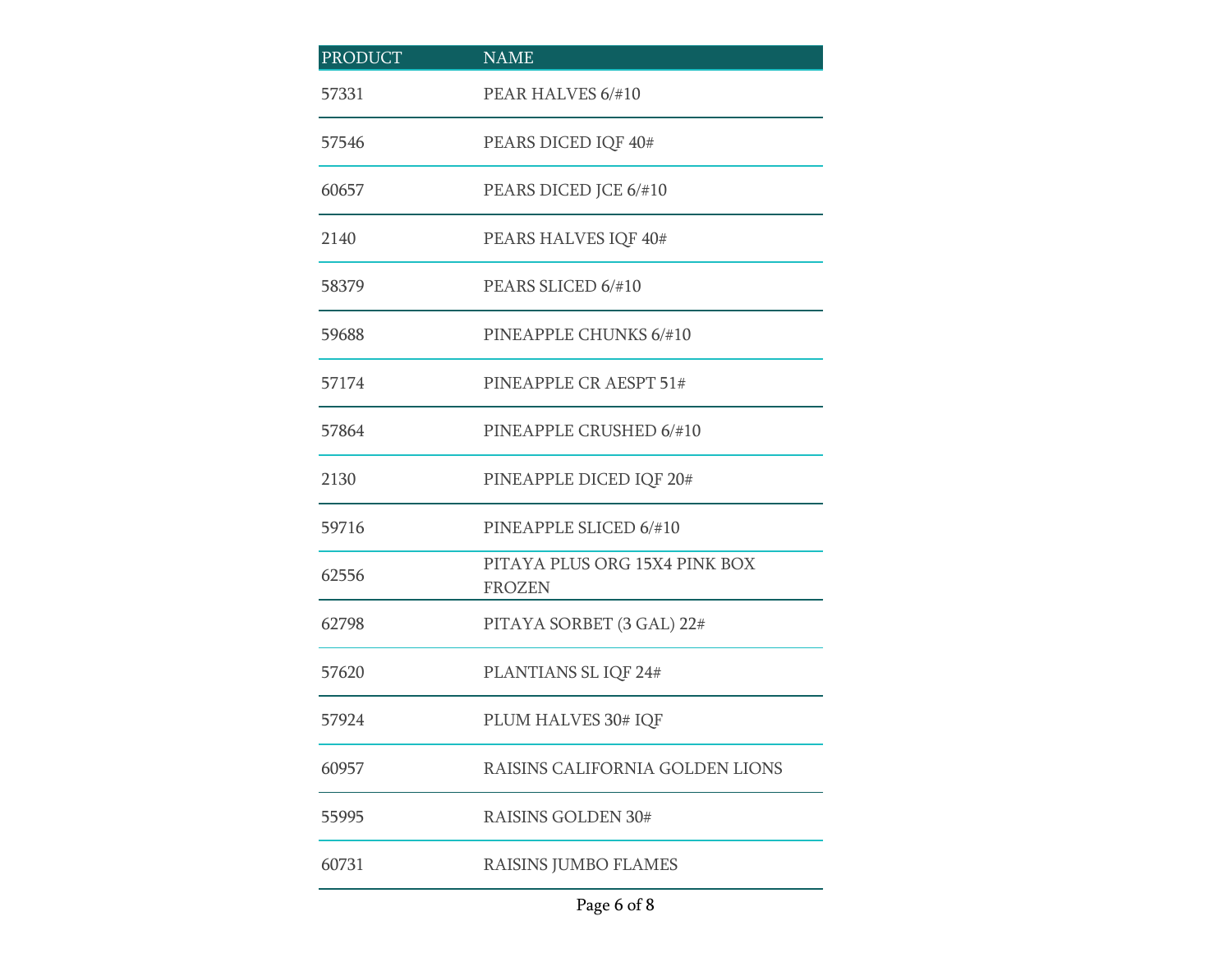| <b>PRODUCT</b> | <b>NAME</b>                       |
|----------------|-----------------------------------|
| 57266          | RAISINS MIDGET 30# CALIFORNIA     |
| 55865          | RAISINS MIDGET IMPORTED           |
| 60869          | <b>RAISINS MIDGET LIONS</b>       |
| 57265          | RAISINS SELECT 30# CALIFORNIA     |
| 55866          | RAISINS SELECT IMPORTED           |
| 60956          | RAISINS SELECTS LIONS             |
| 63148          | RAPBERRIES CRUMBLED 30#           |
| 57754          | RASPBERRIES CRUMBLED 30#          |
| 56439          | <b>RASPBERRIES GOLDEN</b>         |
| 63319          | RASPBERRIES RED WHOLE 28# STPK    |
| 1996           | RASPBERRIES WHOLE & PIECES 22.12# |
| 63292          | RHUBARB IQF 22.05#                |
| 1987           | RHUBARB IQF 30#                   |
| 63432          | <b>ROYAL DICED FRUIT 30#</b>      |
| 2008           | STRAWBERRIES 4+1 SLICED 30#       |
| 2011           | STRAWBERRIES $4+1$ SLICED 6/6.5#  |
| 2002           | STRAWBERRIES 4+1 WHOLE 30#        |